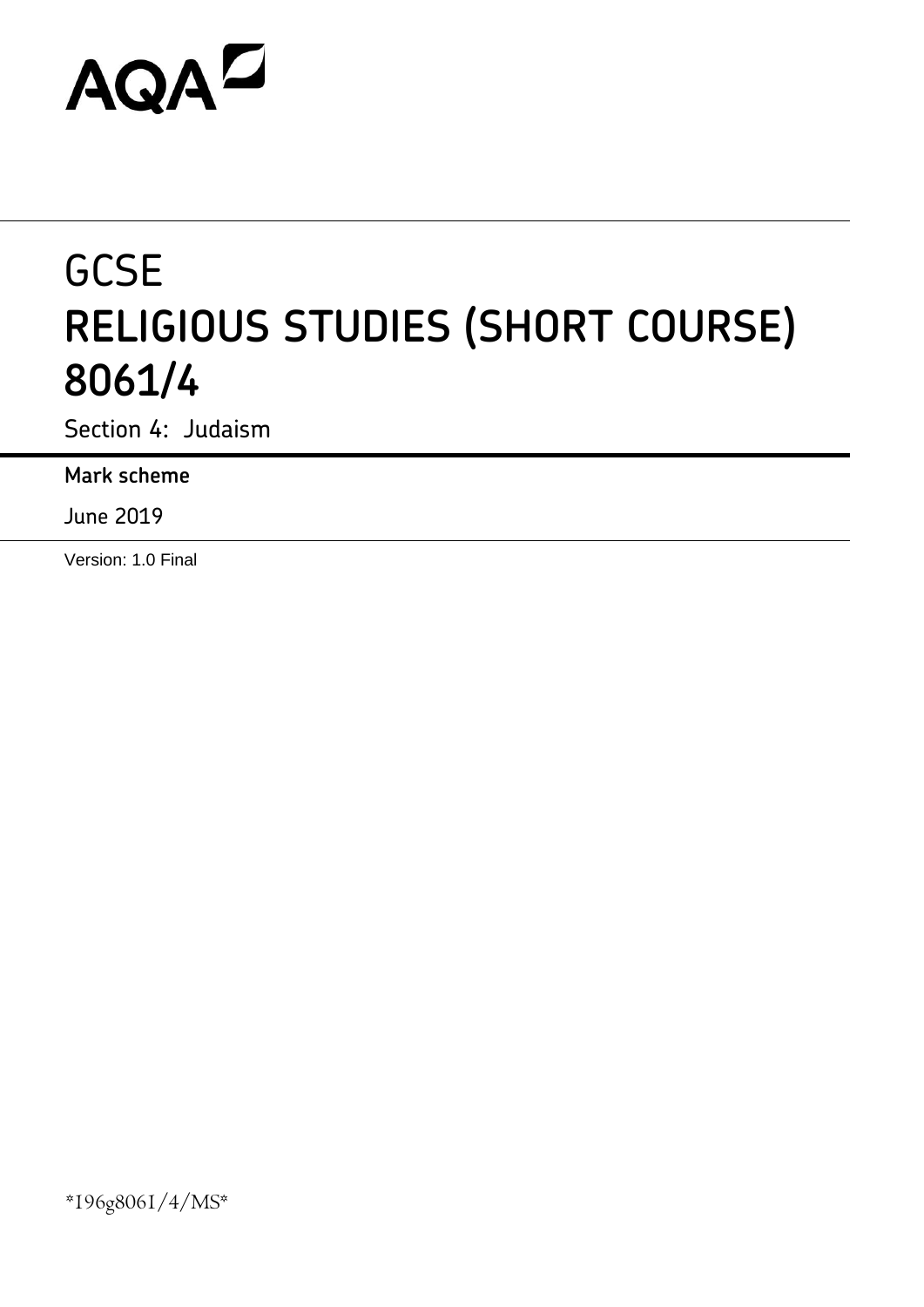Mark schemes are prepared by the Lead Assessment Writer and considered, together with the relevant questions, by a panel of subject teachers. This mark scheme includes any amendments made at the standardisation events which all associates participate in and is the scheme which was used by them in this examination. The standardisation process ensures that the mark scheme covers the students' responses to questions and that every associate understands and applies it in the same correct way. As preparation for standardisation each associate analyses a number of students' scripts. Alternative answers not already covered by the mark scheme are discussed and legislated for. If, after the standardisation process, associates encounter unusual answers which have not been raised they are required to refer these to the Lead Examiner.

It must be stressed that a mark scheme is a working document, in many cases further developed and expanded on the basis of students' reactions to a particular paper. Assumptions about future mark schemes on the basis of one year's document should be avoided; whilst the guiding principles of assessment remain constant, details will change, depending on the content of a particular examination paper.

Further copies of this mark scheme are available from aqa.org.uk

Copyright © 2019 AQA and its licensors. All rights reserved.

AQA retains the copyright on all its publications. However, registered schools/colleges for AQA are permitted to copy material from this booklet for their own internal use, with the following important exception: AQA cannot give permission to schools/colleges to photocopy any material that is acknowledged to a third party even for internal use within the centre.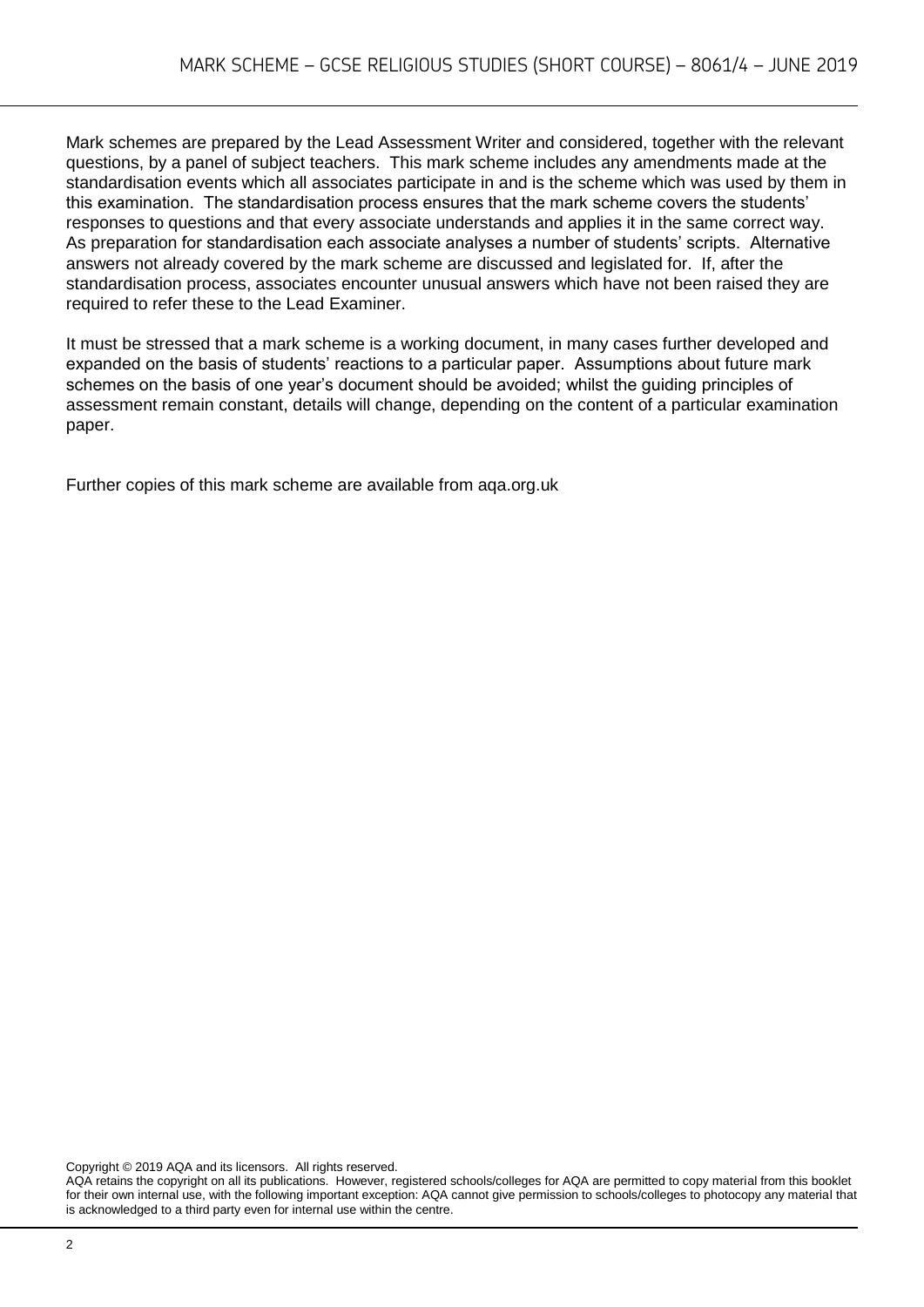# Level of response marking instructions

Level of response mark schemes are broken down into levels, each of which has a descriptor. The descriptor for the level shows the average performance for the level. There are marks in each level.

Before you apply the mark scheme to a student's answer read through the answer and annotate it (as instructed) to show the qualities that are being looked for. You can then apply the mark scheme.

#### Step 1 Determine a level

Start at the lowest level of the mark scheme and use it as a ladder to see whether the answer meets the descriptor for that level. The descriptor for the level indicates the different qualities that might be seen in the student's answer for that level. If it meets the lowest level then go to the next one and decide if it meets this level, and so on, until you have a match between the level descriptor and the answer. With practice and familiarity you will find that for better answers you will be able to quickly skip through the lower levels of the mark scheme.

When assigning a level you should look at the overall quality of the answer and not look to pick holes in small and specific parts of the answer where the student has not performed quite as well as the rest. If the answer covers different aspects of different levels of the mark scheme you should use a best fit approach for defining the level and then use the variability of the response to help decide the mark within the level, ie if the response is predominantly level 3 with a small amount of level 4 material it would be placed in level 3 but be awarded a mark near the top of the level because of the level 4 content.

#### Step 2 Determine a mark

Once you have assigned a level you need to decide on the mark. The descriptors on how to allocate marks can help with this. The exemplar materials used during standardisation will help. There will be an answer in the standardising materials which will correspond with each level of the mark scheme. This answer will have been awarded a mark by the Lead Examiner. You can compare the student's answer with the example to determine if it is the same standard, better or worse than the example. You can then use this to allocate a mark for the answer based on the Lead Examiner's mark on the example.

You may well need to read back through the answer as you apply the mark scheme to clarify points and assure yourself that the level and the mark are appropriate.

Indicative content in the mark scheme is provided as a guide for examiners. It is not intended to be exhaustive and you must credit other valid points. Students do not have to cover all of the points mentioned in the Indicative content to reach the highest level of the mark scheme.

An answer which contains nothing of relevance to the question must be awarded no marks.

## Levels of response marking

In GCSE Religious Studies, differentiation is largely achieved by outcome on the basis of students' responses. To facilitate this, levels of response marking has been devised for many questions.

Levels of response marking requires a quite different approach from the examiner than the traditional 'point for point' marking. It is essential that the **whole response is read** and then **allocated to the level**  it best fits.

If a student demonstrates knowledge, understanding and / or evaluation at a certain level, he / she must be credited at that level. **Length** of response or **literary ability** should **not be confused with genuine**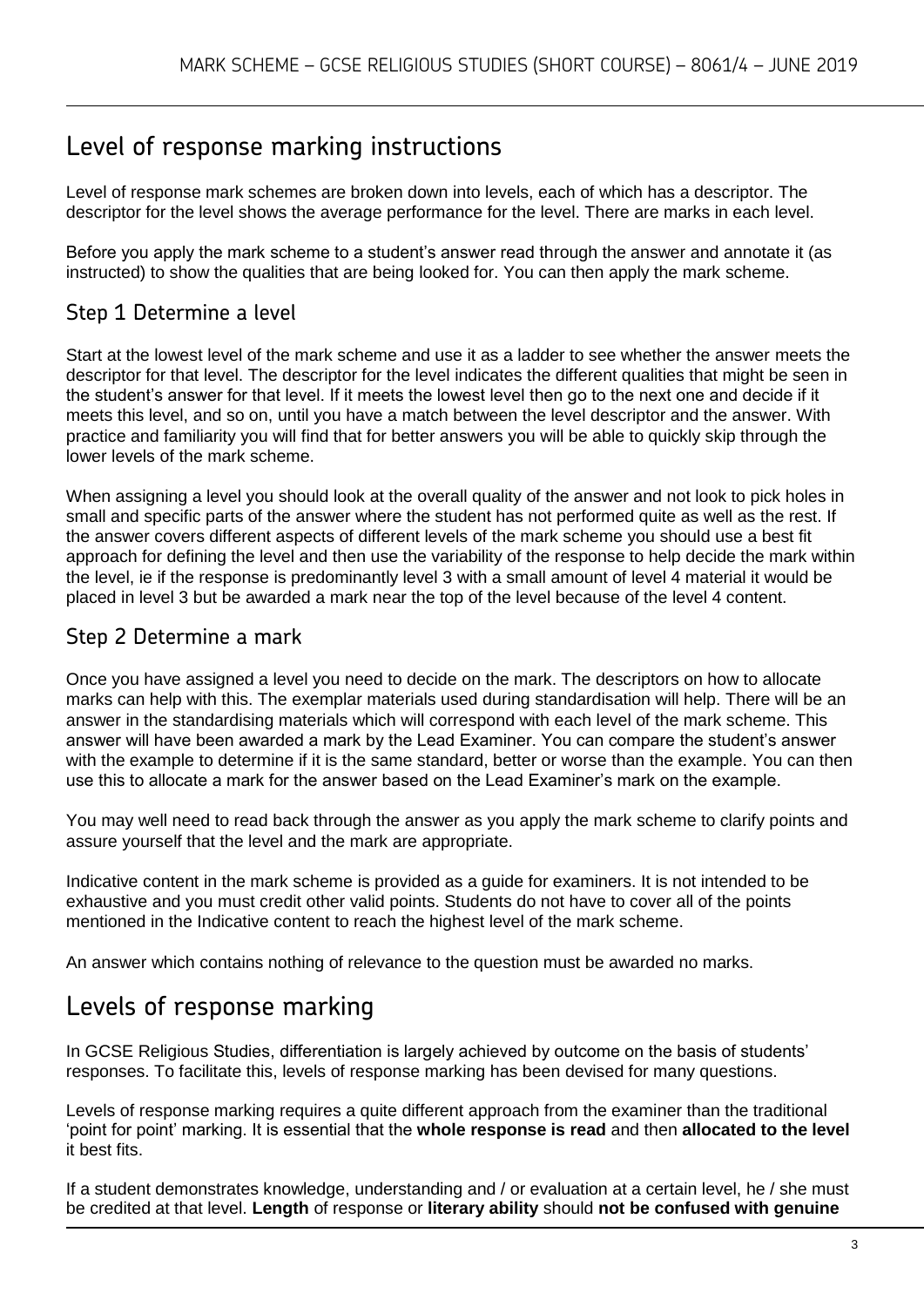**religious studies skills**. For example, a short answer which shows a high level of conceptual ability must be credited at that level. (If there is a band of marks allocated to a level, discrimination should be made with reference to the development of the answer.)

Levels are tied to specific skills. Examiners should **refer to the stated assessment target** objective of a question (see mark scheme) when there is any doubt as to the relevance of a student's response.

Levels of response mark schemes include either **examples** of possible students' responses or **material**  which they might use. These are intended as a **guide** only. It is anticipated that students will produce a wide range of responses to each question.

It is a feature of levels of response mark schemes that examiners are prepared to reward fully, responses which are obviously valid and of high ability but do not conform exactly to the requirements of a particular level. This should only be necessary occasionally and where this occurs examiners must indicate, by a brief written explanation, why their assessment does not conform to the levels of response laid down in the mark scheme. Such scripts should be referred to the Lead Examiner.

#### **In questions where credit can be given to the development of a point, those developments can take the form of:**

- **Example or evidence**
- **Reference to different views**
- **Detailed information.**

# Spelling, Punctuation and Grammar (SPaG)

Spelling, punctuation and grammar will be assessed in 12-mark questions.

Spelling, punctuation and grammar (SPaG) will be assessed against the following criteria:

| Level                            | <b>Performance descriptor</b>                                                                                                                                                                                                                                                                          | <b>Marks</b><br>awarded |
|----------------------------------|--------------------------------------------------------------------------------------------------------------------------------------------------------------------------------------------------------------------------------------------------------------------------------------------------------|-------------------------|
| <b>High</b><br>performance.      | Learners spell and punctuate with consistent accuracy<br>$\bullet$<br>Learners use rules of grammar with effective control of meaning overall<br>Learners use a wide range of specialist terms as appropriate                                                                                          | 3                       |
| Intermediate •<br>performance.   | Learners spell and punctuate with considerable accuracy<br>Learners use rules of grammar with general control of meaning overall<br>Learners use a good range of specialist terms as appropriate<br>$\bullet$                                                                                          | $\mathcal{P}$           |
| <b>Threshold</b><br>performance. | Learners spell and punctuate with reasonable accuracy<br>Learners use rules of grammar with some control of meaning and any<br>errors do not significantly hinder meaning overall<br>Learners use a limited range of specialist terms as appropriate<br>$\bullet$                                      |                         |
| No marks<br>awarded              | The learner writes nothing<br>$\bullet$<br>The learner's response does not relate to the question<br>$\bullet$<br>The learner's achievement in SPaG does not reach the threshold<br>$\bullet$<br>performance level, for example errors in spelling, punctuation and<br>grammar severely hinder meaning | 0                       |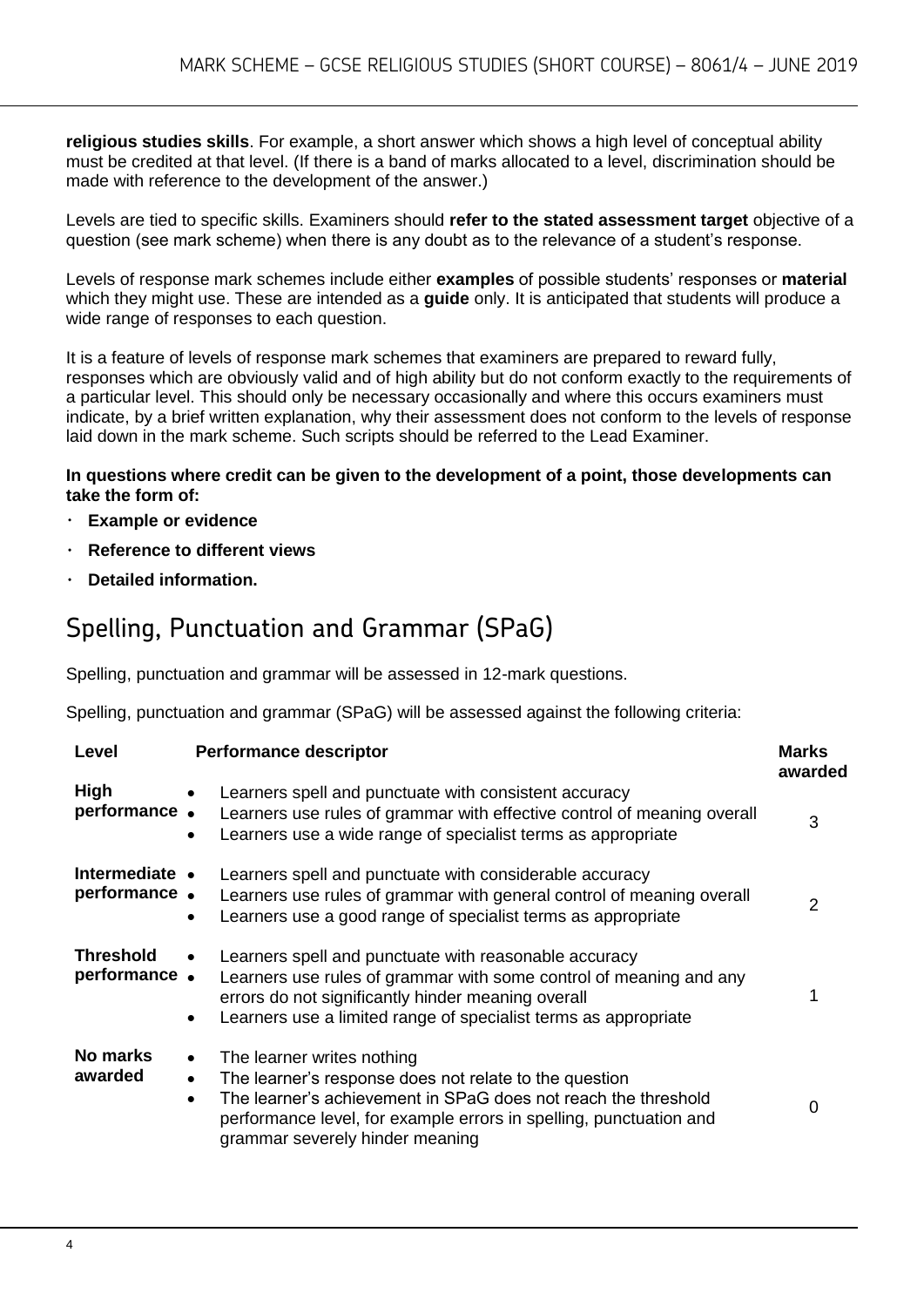**0 1 . 1 Which one of the following did God not give to Abraham?**

- **A Land**
- **B Special relationship**
- **C Ten Commandments**
- **D Descendants**

**Target: AO1:1 Demonstrate knowledge and understanding of religion and belief, including beliefs, practices and sources of authority.**

Answer: C: Ten Commandments

**0 1 . 2 Give two promises God made to Moses.**

**[2 marks]**

**[1 mark]**

**Target: AO1:1 Demonstrate knowledge and understanding of religion and belief, including beliefs, practices and sources of authority.**

**One mark for each of two correct points.** 

#### **Students may include two of the following points, but all other relevant points must be credited:**

To free the Hebrews from slavery / to redeem the Hebrews / to make the Hebrews God's chosen people / to give Moses and his people promised land / to receive God's blessings for obeying his laws / to make the Hebrews a 'treasured possession' / a kingdom of priests / and a holy nation etc.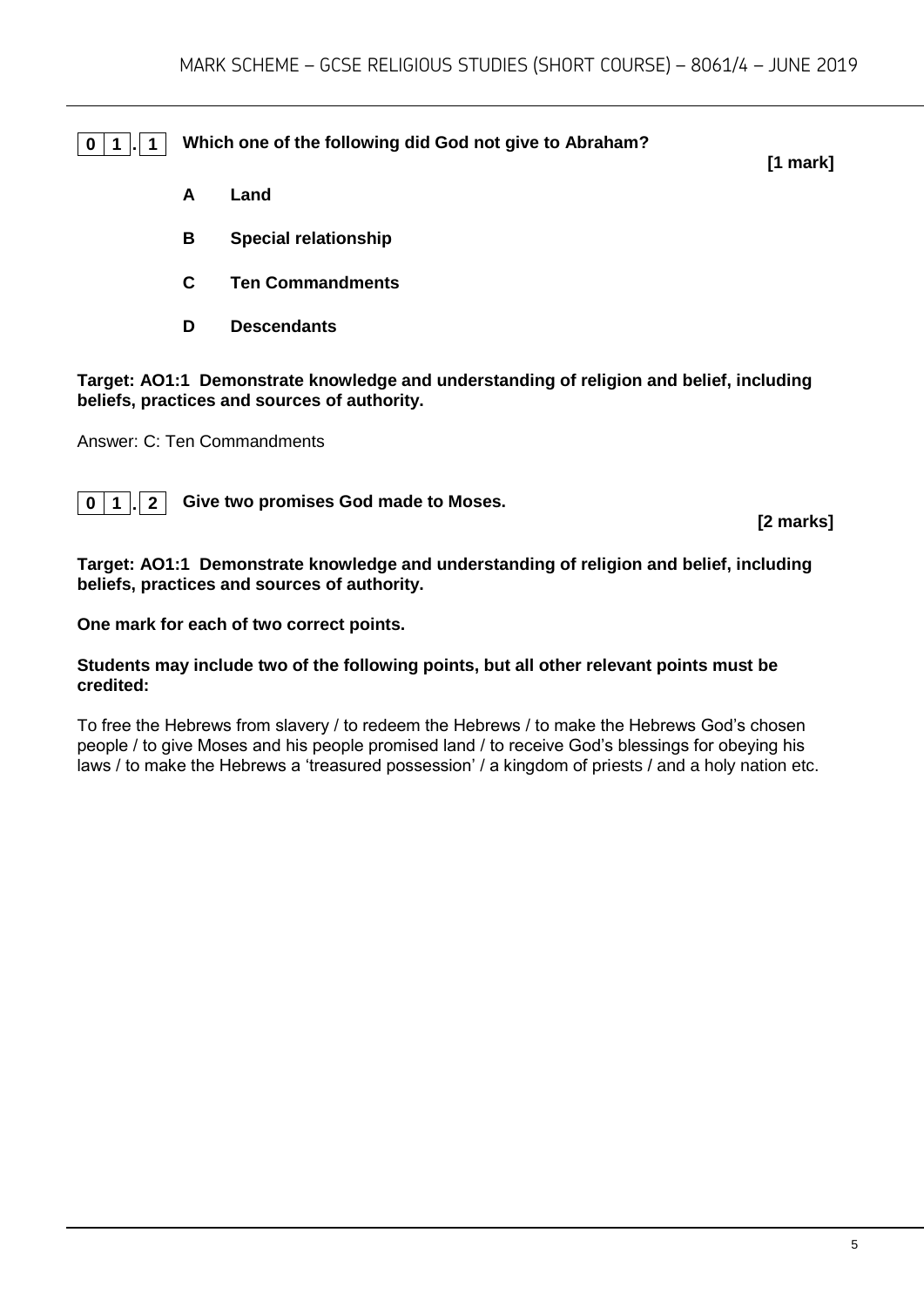### **0 1 . 3 Explain two ways in which beliefs about the Messiah influence Jews today.**

**[4 marks]**

#### **Target: AO1:2 Demonstrate knowledge and understanding of religion and belief, including influence on individuals, communities and societies.**

#### **First way**

Simple explanation of a relevant and accurate influence – 1 mark Detailed explanation of a relevant and accurate influence – 2 marks

#### **Second way**

Simple explanation of a relevant and accurate influence – 1 mark Detailed explanation of a relevant and accurate influence – 2 marks

#### **Students may include some of the following points, but all other relevant points must be credited:**

- many progressive Jews interpret the Messiah as a symbol of the Messianic age / when morality will be restored / broken relationships healed / fairness and justice will reign throughout the world / people of different faiths will work together to the same ends
- therefore, they will behave ethically in their own life / seek to maintain relationships and repair those that are broken / work for peace / work for social justice / look after the weakest in society / contribute to interfaith dialogue and understanding
- in Orthodox Judaism the Messiah will enable all Jews to return to the land of Israel / some Jews might become modern Zionists / support the re-establishment of the Jewish homeland in the land of Israel / they might move to Israel / work on a Kibbutz / study in Israel / work to promote dialogue between Israel and Palestinians
- on a practical level it is believed that the Messiah will come when Israel repents on a single day / they might make sure that they repent every day / it is also believed the Messiah will come if all Israel observed Shabbat correctly / or observes two Shabbats in a row correctly / so they might ensure all Shabbat customs are observed etc.

A maximum of 2 marks without reference to the way the Messiah influences Jews today.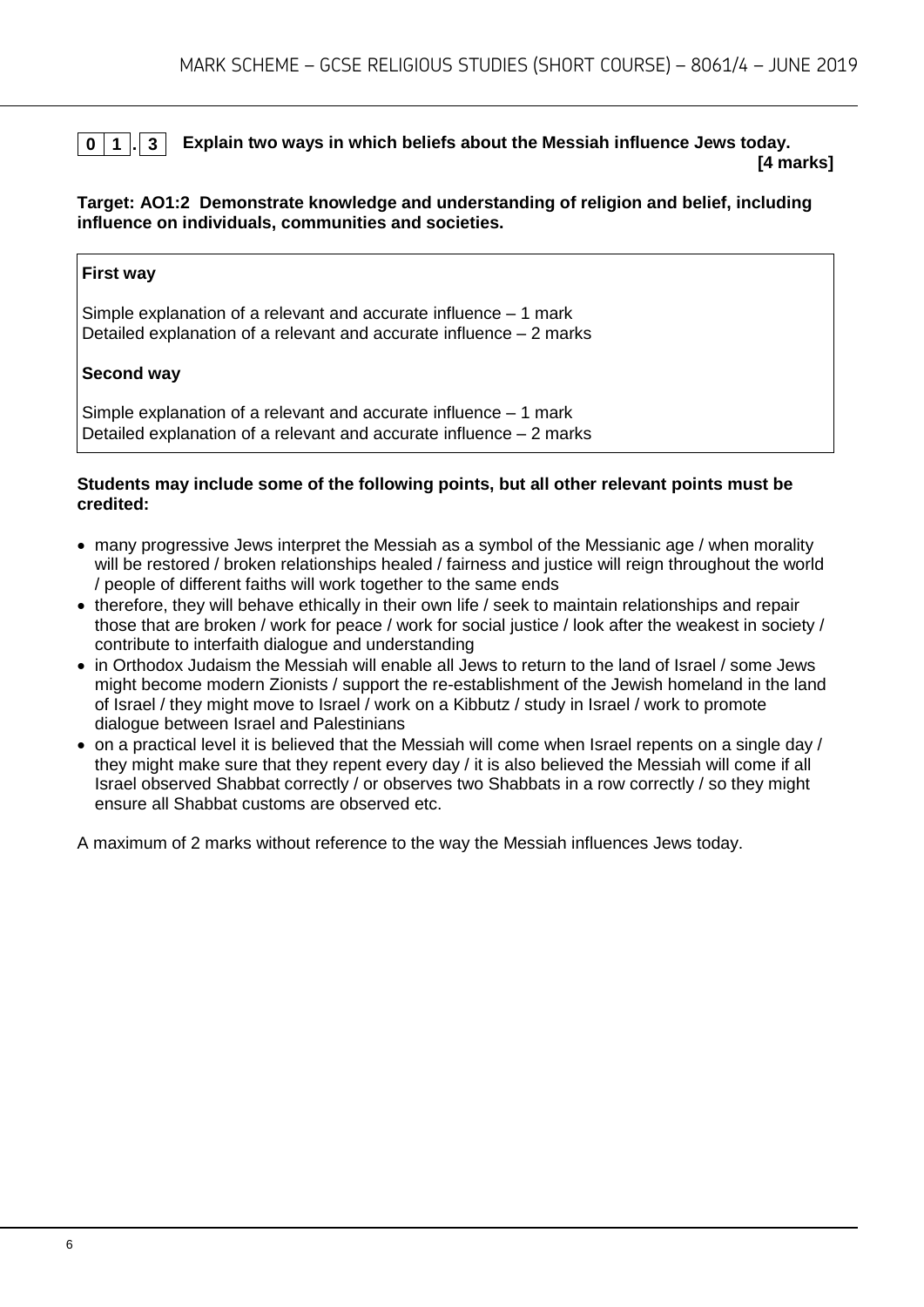#### **0 1 . 4 Explain two Jewish moral principles.**

**Refer to sacred writings or another source of Jewish belief and teaching in your answer.**

**[5 marks]**

**Target: AO1:1 Demonstrate knowledge and understanding of religion and belief, including beliefs, practices and sources of authority.**

#### **First moral principle**

Simple explanation of a relevant and accurate principle – 1 mark Detailed explanation of a relevant and accurate principle – 2 marks

#### **Second moral principle**

Simple explanation of a relevant and accurate principle – 1 mark Detailed explanation of a relevant and accurate principle – 2 marks

Relevant and accurate reference to sacred writing or another source of Jewish belief and teaching – 1 mark

#### **Students may include some of the following points, but all other relevant points must be credited:**

- justice is an important principle in Judaism / in the Ethics of the Fathers Jews are taught that the world stands on three things – justice, truth and peace / Jews are taught that they should pursue justice in Deuteronomy 16:20 / and that justice should roll like a river in Amos 5:24 / Jews should not stand by and let injustices happen / for this reason protest is important in Judaism
- healing the world is another important Jewish principle / this is called Tikkun Olam in Judaism / this is social justice in action / Jews are taught not to ignore where the world requires repair in Mishnah, Ethics 2:21 / this principal also extends to the treatment of the planet / Genesis 1:28 makes it clear that God made the world / Psalm 24:1 requires Jews to take care of the planet / and demonstrate good stewardship
- charity is another important principle in Judaism / all Jews are required to give to charity / they are required to give 10% of their disposable income / it is considered a debt to the poor / it is seen as righteousness in action / along with repentance and prayer it is one of the three actions that will help gain forgiveness from God
- kindness to others is another key moral principle / Rabbi Hillel once said that 'What is hateful to you, do not do to your fellow man. That is the whole Torah' / Jews are required to treat others with respect and consideration, etc.
- the principle of the preservation of human life / this is called Pikuach Nefesh in Judaism
- A reference to the commandments specifically relating to moral principles

Accept any moral principle that is recognised in Judaism e.g. "love your neighbour as yourself"

Maximum of 2 marks if only two principles are stated.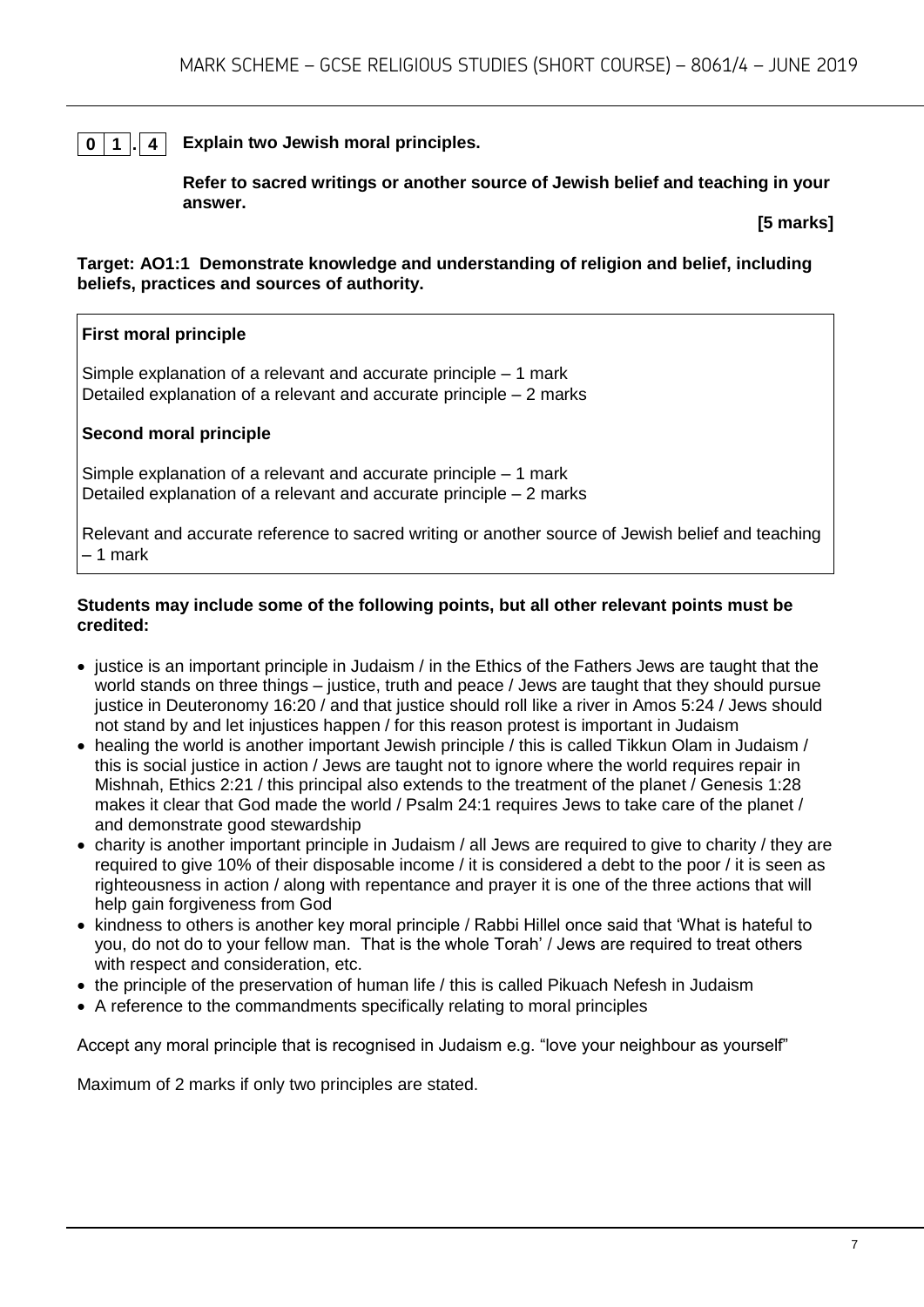**0 1 . 5 'A merciful God would not judge people.'**

**Evaluate this statement.** 

**In your answer you should:**

- **refer to Jewish teaching**
- **give reasoned arguments to support this statement**
- **give reasoned arguments to support a different point of view**
- **reach a justified conclusion.**

**[12 marks] [SPaG 3 marks]**

#### **Target: AO2 Analyse and evaluate aspects of religion and belief, including their significance and influence.**

| Level    | <b>Criteria</b>                                                                                                                                                                                                                                                                                                                   | <b>Marks</b> |
|----------|-----------------------------------------------------------------------------------------------------------------------------------------------------------------------------------------------------------------------------------------------------------------------------------------------------------------------------------|--------------|
| 4        | A well-argued response, reasoned consideration of different points of view.<br>Logical chains of reasoning leading to judgement(s) supported by knowledge and<br>understanding of relevant evidence and information.<br>References to religion applied to the issue.                                                              | $10 - 12$    |
| 3        | Reasoned consideration of different points of view.<br>Logical chains of reasoning that draw on knowledge and understanding of<br>relevant evidence and information.<br>Clear reference to religion.                                                                                                                              | $7 - 9$      |
| 2        | Reasoned consideration of a point of view.<br>A logical chain of reasoning drawing on knowledge and understanding of relevant<br>evidence and information.<br><b>OR</b><br>Recognition of different points of view, each supported by relevant reasons /<br>evidence.<br>Maximum of Level 2 if there is no reference to religion. | $4 - 6$      |
| 1        | Point of view with reason(s) stated in support.                                                                                                                                                                                                                                                                                   | $1 - 3$      |
| $\Omega$ | Nothing worthy of credit.                                                                                                                                                                                                                                                                                                         | 0            |

#### **Students may include some of the following evidence and arguments, but all relevant evidence and arguments must be credited:**

#### **Arguments in support**

- An all-knowing God understands that people make mistakes / God gifted people Free Will / therefore he is aware that people can abuse this Free Will either intentionally or accidentally / why would God want to judge somebody when the act might have been accidental?
- In Judaism God is described as loving / why would a loving God want to inflict suffering on his creation? / God is also described as merciful / there are 13 attributes of God's mercy / these are found in Exodus 34:6–7 / the 13 attributes describe God as compassionate / gracious / slow to anger / kind / just.
- As long as a person is truly sorry and repents, God will forgive / God cleanses mankind's sins / God has love for his creation / and will forgive them for wrong-doing etc.